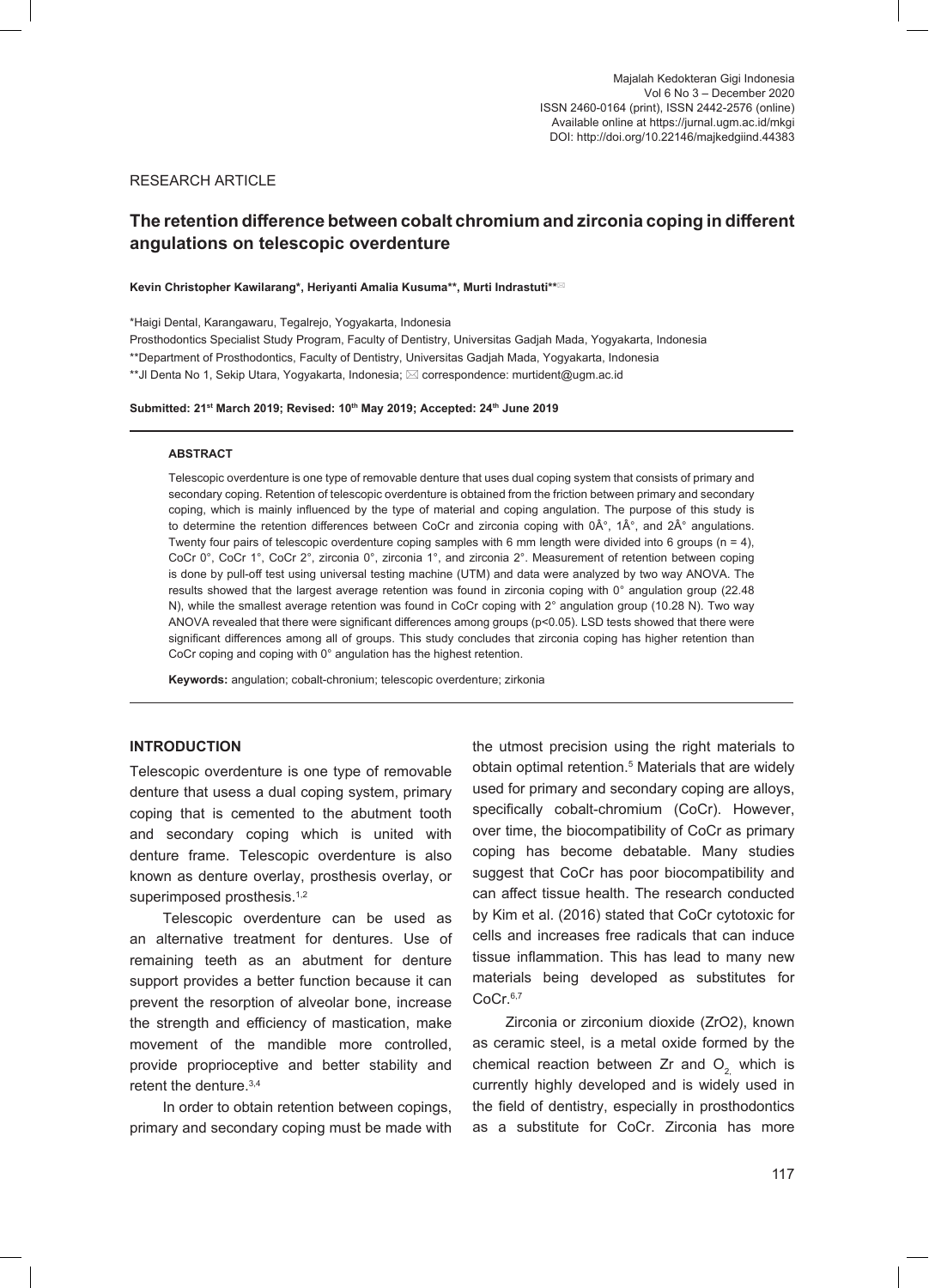advantages than other materials. This material has good aesthetics and mechanical strength, can be made very precisely with a digital system, and has excellent biocompatibility. A research conducted for more than 10 years revealed that zirconia has very high stability and biocompatibility and thus is very suitable for various types of dentures, such as implants, crowns, inlays, onlays, veneers, and coping.7,8

Retention of telescopic overdenture was obtained from friction between primary coping and secondary coping. The use of zirconia as coping is expected to provide better friction than CoCr because coping with zirconia can be very well polished so that it can generate very low surface roughness. The surface roughness (Ra) of zirconia is 0.02 µm, while the surface roughness (Ra) of CoCr is of 0.35  $\mu$ m.<sup>9</sup> With lower surface roughness, the distance between primary and secondary coping becomes smaller and primary coping has wider area contact to secondary coping so that it can increase friction between coping.7,9 In addition, the low surface roughness makes zirconia free from plaque buildup and biofilm accumulation, and thus leading to the gingival tissue around coping which is healthy, stable, and free from inflammation. The use of zirconia as coping does not result in a low bleeding on probing (BOP), a low probing depth, and gingival recession around the coping. In addition, the low accumulation of plaque and biofilm in zirconia coping has increased retention between coping.<sup>7,10</sup> Based on these factors, the use of zirconia as a telescopic coping overdenture is expected to have better retention than CoCr.

The purpose of this study is to determine the retention differences between CoCr and zirconia coping with 0°, 1°, and 2° angulations. Computeraided-design and computer aided-manufacturing (CAD/CAM) dentistry is a field of dentistry and prosthodontics using CAD/CAM to improve the design and creation of dental restorations especially dental prostheses, including crowns, veneers, inlays, and onlays, fixed dental prostheses bridges, dental implant supported restorations, dentures (removable or fixed), and orthodontic appliances. CAD/CAM technology allows the delivery of a well-fitting, aesthetic, and a durable prothesis.

#### **MATERIALS AND METHODS**

This research is a laboratory experimental study conducted at the Materials Laboratory of the Faculty of Mechanical and Industrial Engineering, Universitas Gadjah Mada, Yogyakarta. The study was conducted with the management of ethical research information obtained from the Research Ethics Commission of Faculty of Dentistry Universitas Gadjah Mada No.001602/KKEP/FKG-UGM/ EC / 2018.It used the following ingredients: cobalt chromium (ceramill sintron, ammangirrbach), zirconia blanks (ceramill ZI, ammangirrbach), artificial saliva, and cement resin (relyx unicem 2, 3M ESPE). The following tools were used for the experiment: ceramill map 300, ammangirrbach (scanner), ceramill mind software, ammangirrbach, ceramil motion of 2 systems, ammangirrbach (milling machine), ceramil argotherm, ammangirrbach, ceramil therm, ammangirrbach, universal testing device (zwick 1445, zwick, ulm, Germany), and pull off holder system*.* CAD/CAM has improved the quality and standardized the production process. It has also increased productivity and improved the level of accuracy.

This study divided the research samples into 6 treatment groups, each of which consisted of 4 primary and secondary coping pairs. The first treatment group was primary coping and secondary CoCr with 0° angulation (Group 1), followed by primary coping and secondary CoCr with1° angulation (Group 2) and 2° angulation (Group 3). The fourth, fifth and sixth groups were composed of primary coping and secondary zirconia with angulations of 0°.1°, and 2°, respectively.

The retention between coping with pulloff tests was measured using universal testing machine (UTM). The primary coping was cemented to the abutment using cement resin (Relyx Unicem 2, 3M ESPE) then fixed on the UTM. Secondary coping was installed with a hook, then moistened with artificial saliva, inserted into primary coping, and pull-off test at a speed of 50 mm/minute.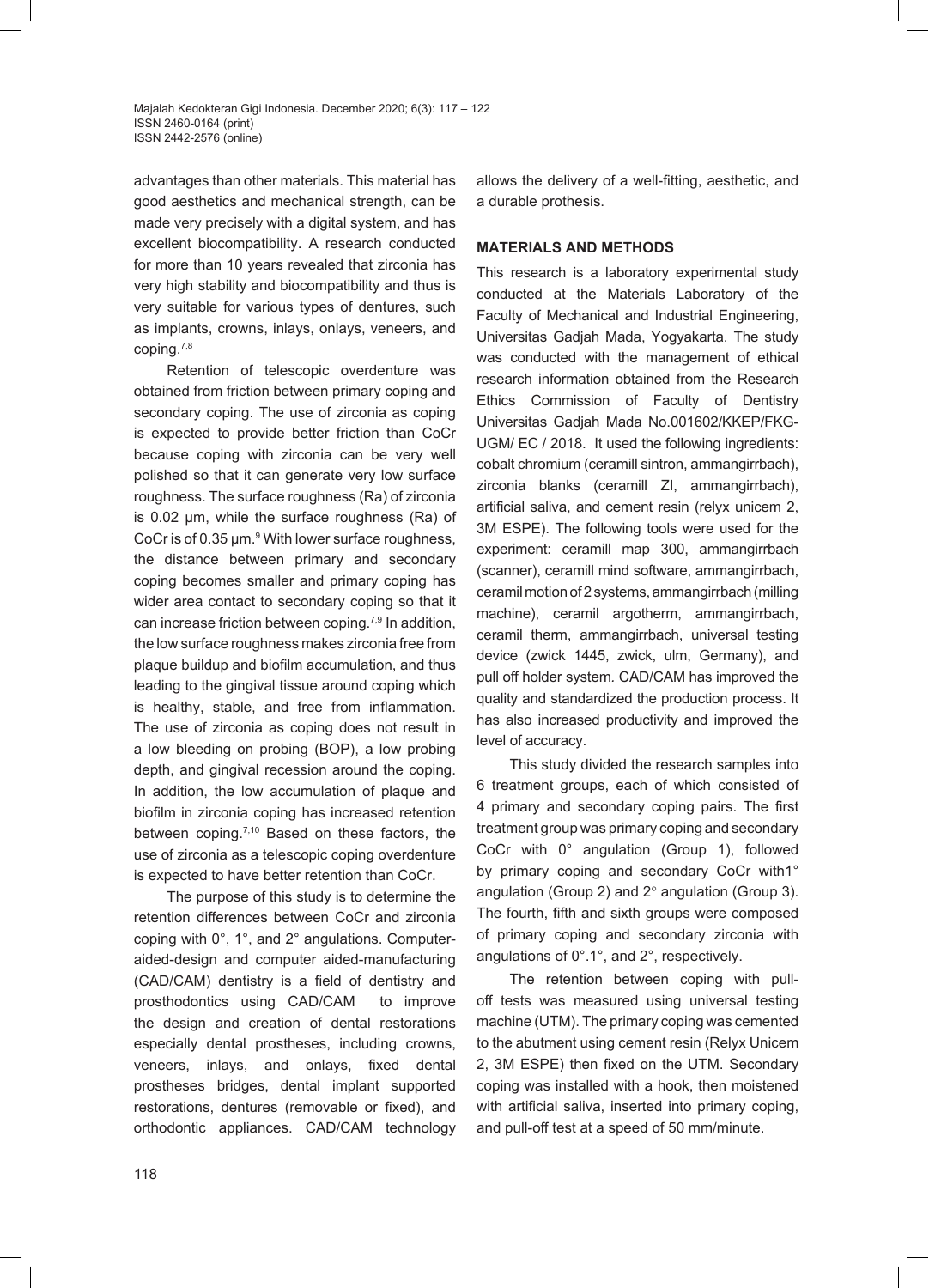The process obtained ratio scale data, which were analyzed by using two-way ANOVA with a significance level of 95%. ANOVA test results showed significant differences. Then, the procedure continued with the LSD Post Hoc test to find out which groups had a significant difference in mean.

## **RESULTS**

**Table 1.** Mean and standard deviation of different retention between CoCr coping and zirconia coping telescopic overdenture with 0°, 1°, and 2° angulation (N)

|          | $0^\circ$ angulation | 1° angulation    | 2° angulation    |
|----------|----------------------|------------------|------------------|
| CoCr     | $18.25 \pm 0.83$     | $13.98 \pm 0.40$ | $10.28 \pm 0.51$ |
|          | (Group 1)            | (Group 2)        | (Group 3)        |
| Zirconia | $22.48 \pm 1.12$     | $19.28 + 0.50$   | $15.35 \pm 0.53$ |
|          | (Group 4)            | (Group 5)        | (Group 6)        |

**Table 2.** Shapiro-Wilk normality test result and Levene's homogeneity test result on difference retention between CoCr and zirconia coping telescopic overdenture

| Types of material | p value<br>Shapiro-Wilk | p value<br>I evene's test |  |
|-------------------|-------------------------|---------------------------|--|
| CoCr              | 0.168                   | 0.735                     |  |
| Zirconia          | 0.388                   |                           |  |

**Table 3.** Shapiro-Wilk normality test result and Levene's homogeneity test result on difference retention between coping telescopic overdenture with 0°, 1°, and 2° angulation

| Angulation  | p value<br>Shapiro-Wilk | p value<br>I evene's test |  |
|-------------|-------------------------|---------------------------|--|
| ∩°          | 0.477                   |                           |  |
| $1^{\circ}$ | 0.210                   | 0.236                     |  |
| $2^{\circ}$ | 0.350                   |                           |  |

Table 1 shows the highest retention average in group 4 (zirconia primary and secondary coping with 0° angulation) 22.48 N. The mean retention was the lowest in group 3 (CoCr primary and secondary coping with 2° angulation) which is 10.28 N.

The mean retention value between CoCr coping and zirconia coping telescopic overdenture

with  $0^\circ$ , 1°, and  $2^\circ$  angulation in each group were analyzed using the two-way ANOVA test. Before the two-way ANOVA test were carried out, the normality test using Shapiro-Wilk were done to determine the distribution of existing data and Levene test to find out homogeneity data.

Tables 2 and 3 presents the value of the Shapiro-Wilk test in each treatment group p>0.05. It shows that the data were normally distributed. The p value on Levene's test >0.05 indicates that the variants of all treatment groups do not have significant differences or are said to be homogeneous data. The data of the next study were analyzed by a two-way ANOVA test to determine the difference in retention between CoCr coping and zirconia telescopic overdenture coping with 0°, 1°, and 2° angulations (Table 4).

The results of the two-way ANOVA test showed that there were significant differences between CoCr and zirconia coping telescopic overdenture retention (p<0.05). There was a significant difference between telescopic overdenture coping retention with 0°, 1° and 2° angulation (p<0.05), but there were no significant differences in the interaction of material types and angulations on telescopic overdenture coping (p>0.05).

The data were then tested using the least significant difference (LSD) test to determine the significance of differences between treatment groups, with the results presented in Table 5.

The conclusion of the results of the LSD post hoc test in Table 5 shows that there are significant retention differences (p<0.05) between all groups. CAD/CAM has improved the quality and standardized the production process. It has increased productivity and increases the level of accuracy.

#### **DISCUSSION**

In this study, the highest retention results were obtained in zirconia coping groups with an angulation of 0° which was equal to 22.48 N. Angulation of 0° coping with parallel walls will result in complete contact between primary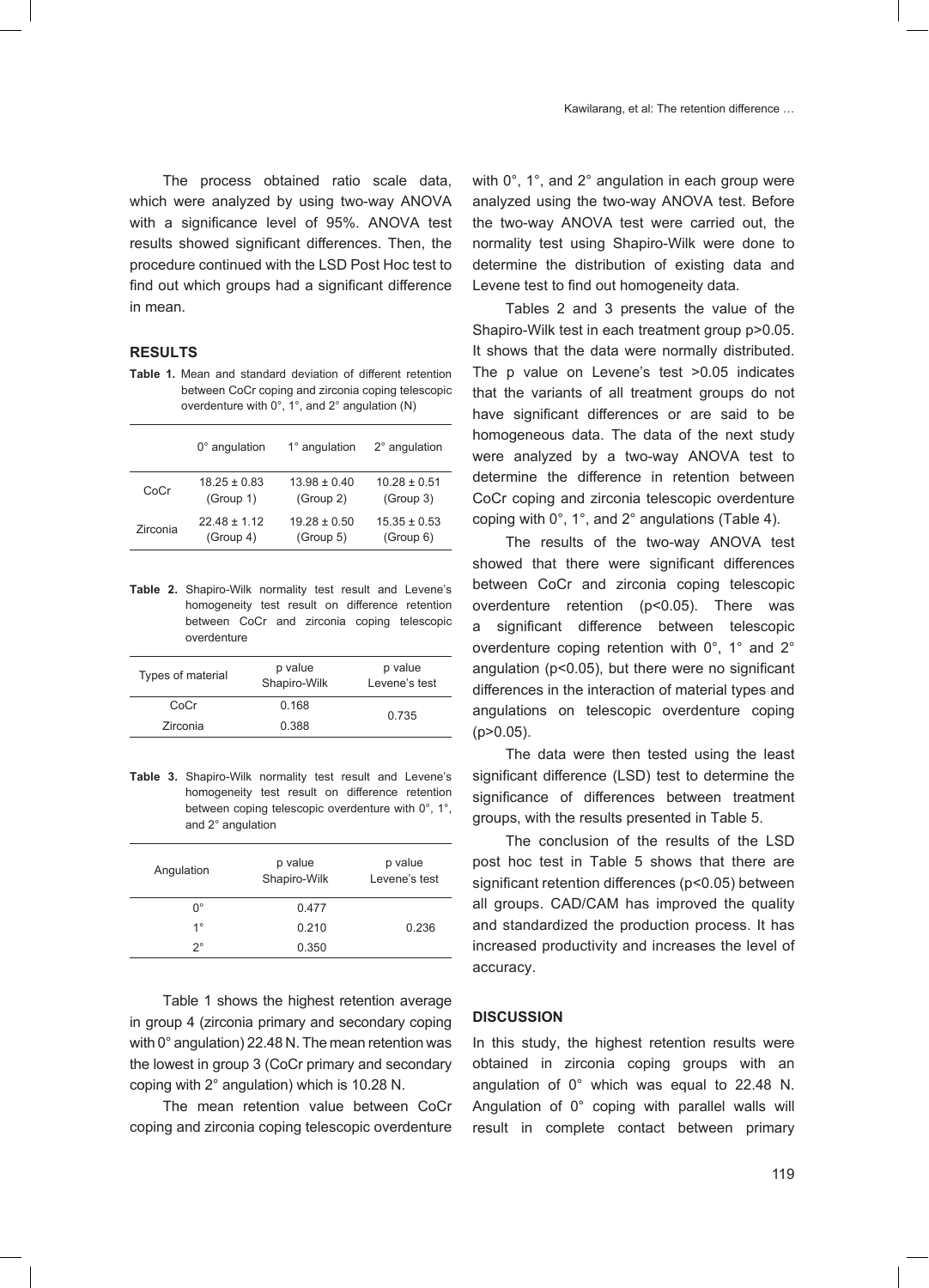Majalah Kedokteran Gigi Indonesia. December 2020; 6(3): 117 – 122 ISSN 2460-0164 (print) ISSN 2442-2576 (online)

**Table 4.** Two-way ANOVA test result difference retention between CoCr and zirconia coping Telescopic overdenture with 0°, 1°, dan 2° angulation

| Variables                           | Number of<br>squares df | df | Average<br>squares |         | p value  |
|-------------------------------------|-------------------------|----|--------------------|---------|----------|
| Types of materials                  | 142.107                 |    | 142.107            | 293.003 | $0.000*$ |
| Angulation                          | 228,018                 | 2  | 114.009            | 235.070 | $0.000*$ |
| types of material<br>and angulation | 1.286                   | 2  | 0.643              | 1.326   | 0.290    |
| Total                               | 6993.580                | 24 |                    |         |          |

**Table 5.** LSD test result on difference retention between cocr and zirconia coping telescopic overdenture with 0°, 1°, and 2° angulation

| <b>LSD</b>     | 1                        | $\overline{2}$           | 3                        | 4                        | 5                        | 6                        |
|----------------|--------------------------|--------------------------|--------------------------|--------------------------|--------------------------|--------------------------|
| 1              | $\overline{\phantom{0}}$ | $4.27*$                  | $7.97*$                  | $-4.22*$                 | $-1.02*$                 | $2.90*$                  |
| $\overline{2}$ | $\overline{\phantom{0}}$ | $\overline{\phantom{a}}$ | $3.70*$                  | $-8.50*$                 | $-5.30*$                 | $-1.37*$                 |
| 3              | $\overline{\phantom{0}}$ | $\overline{\phantom{a}}$ | $\overline{\phantom{a}}$ | $-12.20*$                | $-9*$                    | $-5.07*$                 |
| $\overline{4}$ | $\overline{\phantom{0}}$ | $\overline{\phantom{a}}$ | ٠                        | $\overline{\phantom{a}}$ | $3.20*$                  | $7.12*$                  |
| 5              | $\overline{\phantom{0}}$ | $\overline{\phantom{a}}$ | ٠                        | $\overline{\phantom{a}}$ | $\overline{\phantom{a}}$ | $3.92*$                  |
| 6              |                          | $\overline{\phantom{a}}$ | $\overline{\phantom{a}}$ |                          | $\overline{\phantom{0}}$ | $\overline{\phantom{a}}$ |

and secondary coping walls that makes greater retention. Coping with an angle of 0° has a pistoncylinder effect that can produce greater retention between copings than coping with angulation of more than 0°. The cylinder effect piston is the effect of contact that occurs in all areas of primary polishing surface coping with all areas of secondary surface coping because primary and secondary coping has parallel walls.<sup>11</sup> Zirconia coping can be very well polished so that the contact area between coping becomes wider and can produce higher retention. This is in accordance with the previous research, which stated that the contact area between primary and secondary coping polishing surface will result in greater retention.<sup>9</sup>

The smallest retention rate was found in the CoCr coping group with angulation of 2° which is equal to 10.28 N. The angulation coping of 2° will result in smaller retention because not the entire surface of the wall between coping is in contact. This is consistent with the research of Guven et al. (2017) which stated that coping

with angulation of more than 0° does not have a piston-cylinder effect, but rather has a wedging effect which results in smaller retention between copings. Wedging effect is generated from the contact between primary polishing surface coping and secondary internal surface coping that occurs only when secondary coping is at the final position against primary coping and not all surfaces of coping walls are in contact.<sup>11</sup> CoCr coping has a higher surface roughness than zirconia coping. The higher surface roughness allows CoCr coping to have a contact area between primary polishing surface coping and secondary internal surface coping, which will produce smaller retention than zirconia coping.

The two-way ANOVA test results showed significant retention differences between zirconia coping telescopic overdenture groups and CoCr coping telescopic overdenture groups with angles of 0°, 1°, and 2° (p<0.05). These results are due to differences in coping angulations that affect retention between telescopic overdenture coping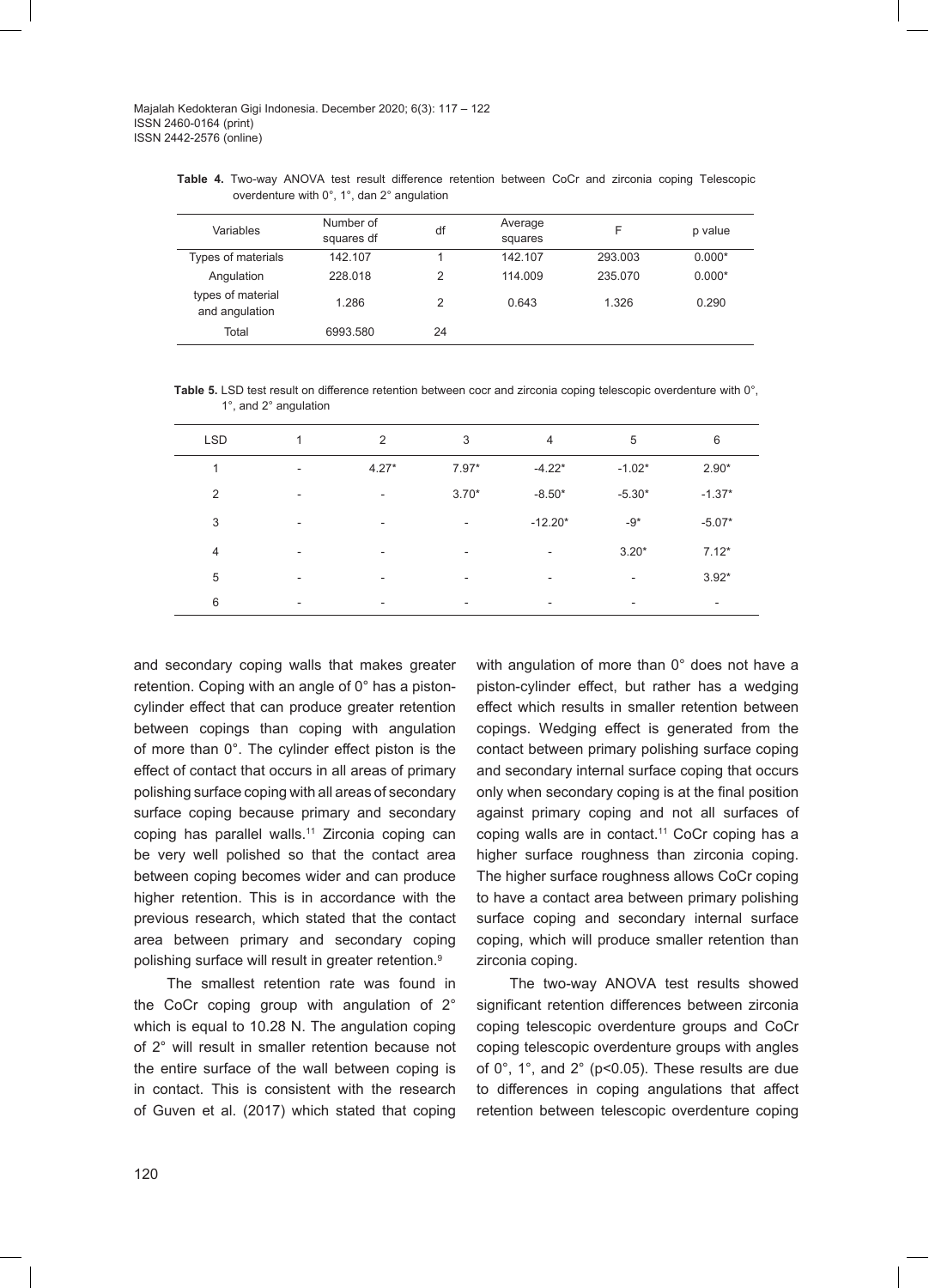because a more upright coping wall produces greater retention between coping, and vice versa. This is in accordance with Brand research, et al., (2016), which stated that the amount of retention is strongly influenced by coping angulation. Coping with smaller angulations will have a greater retention and maximum coping angulation at 2° is required to obtain optimal retention.<sup>7</sup> In addition to angulation, the type of material also affects retention between coping. Zirconia coping has lower surface roughness than CoCr coping so zirconia coping has a wider contact area or dry friction. This is consistent with the study of Bevington and Robinson. (2003), which stated the amount of retention or friction between primary coping and coping of secondary telescopic overdenture is the total results of dry friction (FD), lubricated friction (FL), and boundary friction (FB). All of these frictions can occur when secondary internal surface coping moves into the loose direction of primary polishing surface coping. Dry friction (FD) is resulted from the contact area between primary polishing surface coping and secondary internal surface coping, which rubs against each other. Lubricated friction (FL) is obtained from saliva between primary polishing surface coping and secondary internal surface coping that is not in contact. Boundary friction (FB) occurs between polishing surface primary coping and secondary internal surface coping, which is almost in contact and limited by saliva. Out of the three frictions, dry friction (FD) has the most influence because wider area contact between copings will result in greater retention.<sup>12</sup>

The results of the two-way ANOVA test showed no significant differences in the interaction of material types and the large angulation of telescopic overdenture coping (p>0.05). Interaction will arise when there is no uniformity between the states of variation with one another. In this study, the use of CAD/CAM methods in making telescopic overdenture coping in all treatment groups caused uniformity/equality between treatment groups. As a consequence, there is no statistically significant different interaction between the types

of materials and the large angulation of telescopic overdenture coping. CAD/CAM dentistry is a field of dentistry and prosthodontics using CAD/ CAM to improve the design and creation of dental restorations especially dental prostheses, including crowns, veneers, inlays, and onlays, fixed dental prostheses bridges, dental implant supported restorations, dentures (removable or fixed), and orthodontic appliances. CAD/CAM technology allows the delivery of a well-fitting, aesthetic, and a durable prosthesis.

This result is in accordance with Pietruski's research, et al. (2013), which stated that the interaction between the type of material and angulation of telescopic overdenture coping does not increase retention between primary coping and secondary telescopic overdenture.<sup>13</sup> Retention between copings can be improved by using CAD/ CAM methods for coping because the CAD/CAM method can improve dimensional accuracy and increase the level of precision of each telescopic overdenture coping. The use of CAD/CAM methods in coping all treatment groups caused interactions between the types of materials, while angulation of telescopic overdenture coping did not lead to a statistically significant different results.

## **CONCLUSION**

Zirconia coping of telescopic overdenture has greater retention than CoCr coping of telescopic overdenture. Coping of telescopic overdenture with 0° angulation has greater retention than the coping of telescopic overdenture with angulation of 1° and 2°.

### **REFERENCES**

- 1. Zarb G, Hobkrik JA, Eckert SE, Jacob RF. Prosthodontic treatment for edentulous patients, ed. 13. Mosby: Elsevier; 2012.
- 2. Singh K, Gupta N. Telescopic denture a treatment modality for minimizing the conventional removable complete denture problems: a case report. Journal of Clinical and Diagnostic Research. 2012; 6(6): 1112-1116.